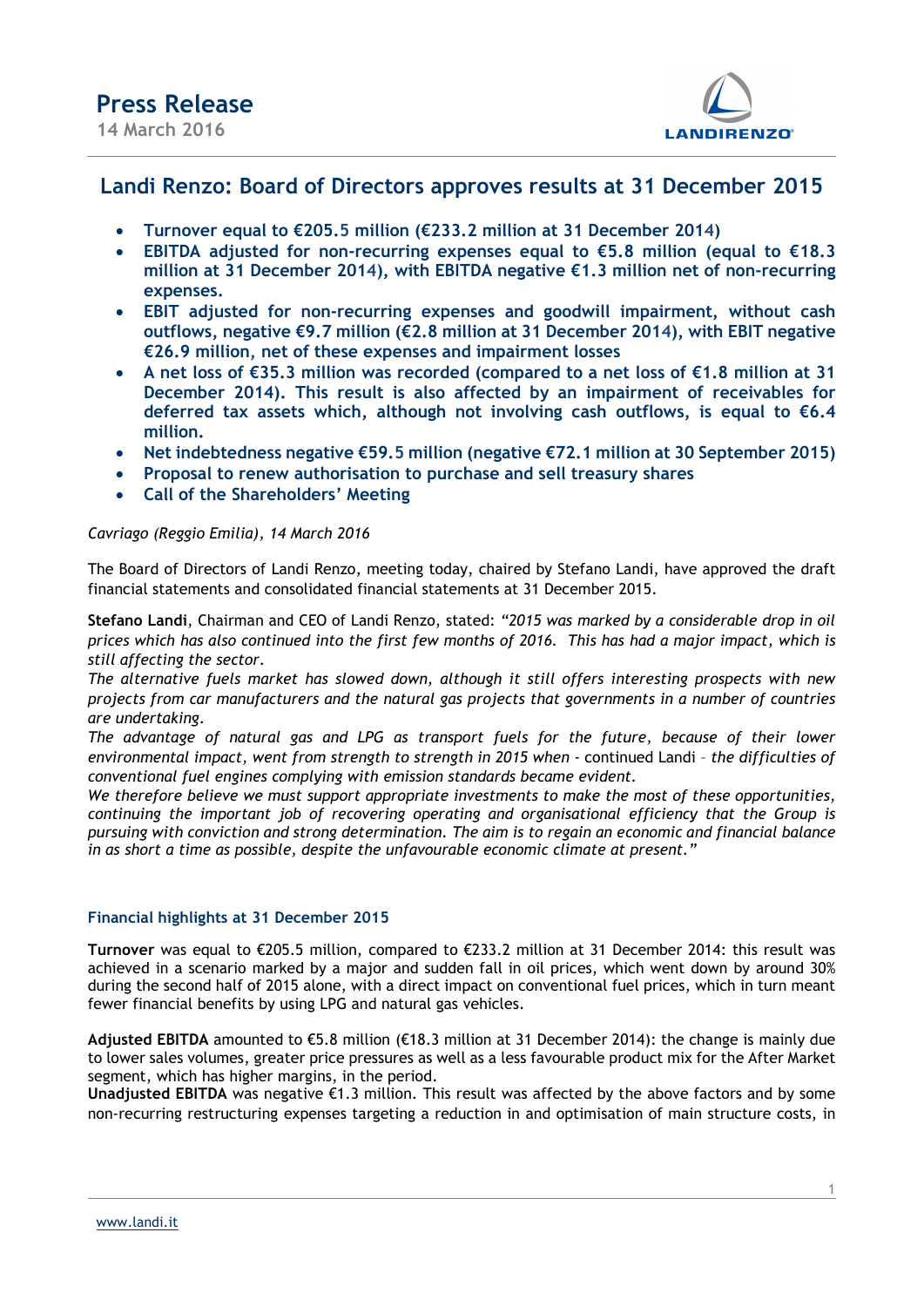



particular, concerning personnel and operations. These activities produced the first positive effects on margins at the end of 2015 and will continue to do so in years to come.

Adjusted EBIT was negative  $\epsilon$ 9.7 million (compared to  $\epsilon$ 2.8 million at 31 December 2014), after amortisation, depreciation and impairment equal to €15.4 million.

Unadjusted EBIT was negative €26.9 million. Impairment, for €10.2 million, relative to the goodwill of some subsidiaries affected this result. This impairment had no monetary impact as indicated by net indebtedness which improved considerably in the last quarter, compared to the figure at September 2015.

A loss before taxes of €32.7 million was recorded (compared to a loss of €0.1 million at 31 December 2014). The consolidated financial statements of the Landi Renzo Group reported a negative Net Result of € 35.3 million after accounting for non-recurring costs of  $\epsilon$  7.1 million related to the reorganization of the industrial sector and human resources, Euro 10.2 million for impairment of goodwill and  $\epsilon$  6.4 million for adjustment of deferred tax assets based on recoverable value based on the results of the business plan..

Net indebtedness was negative €59.5 million compared to €72.1 million at 30 September 2015 and €47.2 million at 31 December 2014.

### Analysis of turnover

#### Areas of activity

Revenues from the Gas Sector amounted to €185.1 million, compared to €211.5 million at 31 December 2014. In particular:

- revenues from sales of Car systems (LPG and Natural Gas) were equal to €161.7 million (€185.8 million at 31 December 2014); the change is mainly due to the reduction in revenues from the After Market segment as well as the slowdown in the car makers due to the transition from Euro V to Euro VI platform;
- revenues from sales of Distribution Systems totalled €23.3 million (€25.7 million at 31 December 2014), the change is attributable to the fall in sales in some geographic segments, due to contingent geopolitical situations.

Revenues from Other sectors (Alarms, Sound, Robotics, Oil&Gas and other) were equal to €20.5 million (€21.7 million at 31 December 2014).

### Geographic segments

Turnover from international markets was equal to €163.8 million and accounted for 79.7% of total turnover (€190.6 million at 31 December 2014, equal to 81.8% of total turnover) confirming the strong international mind-set that has always characterised the Landi Renzo Group.

- Turnover from Italy was equal to  $\epsilon$ 41.7 million ( $\epsilon$ 42.7 million at 31 December 2014). The change is mainly due to a general downturn in car conversions, partially offset by an increase in sales of compressors for natural gas filling stations and oil and gas plants.
- In Europe, turnover amounted to €84.3 million, down on the figure at 31 December 2014 (€103.9 million), due to the decrease in conversions on some East European markets, as well as a temporary slowdown in supplies to a major OEM customer, because of delays in the launch of a new platform.
- In America, sales totalled €43.4 million, up by 10.9% (€39.1 million at 31 December 2014), due to higher sales on the North American market.
- In Asia and the Rest of the World, turnover was equal to €36.1 million (€47.5 million at 31 December 2014). This downturn is mainly due to a negative market trend in some geographic segments including Thailand and Pakistan. Sales performance on the Iranian market was good, boosted by a gradual easing of international tensions, and by developments in activities in the Middle East.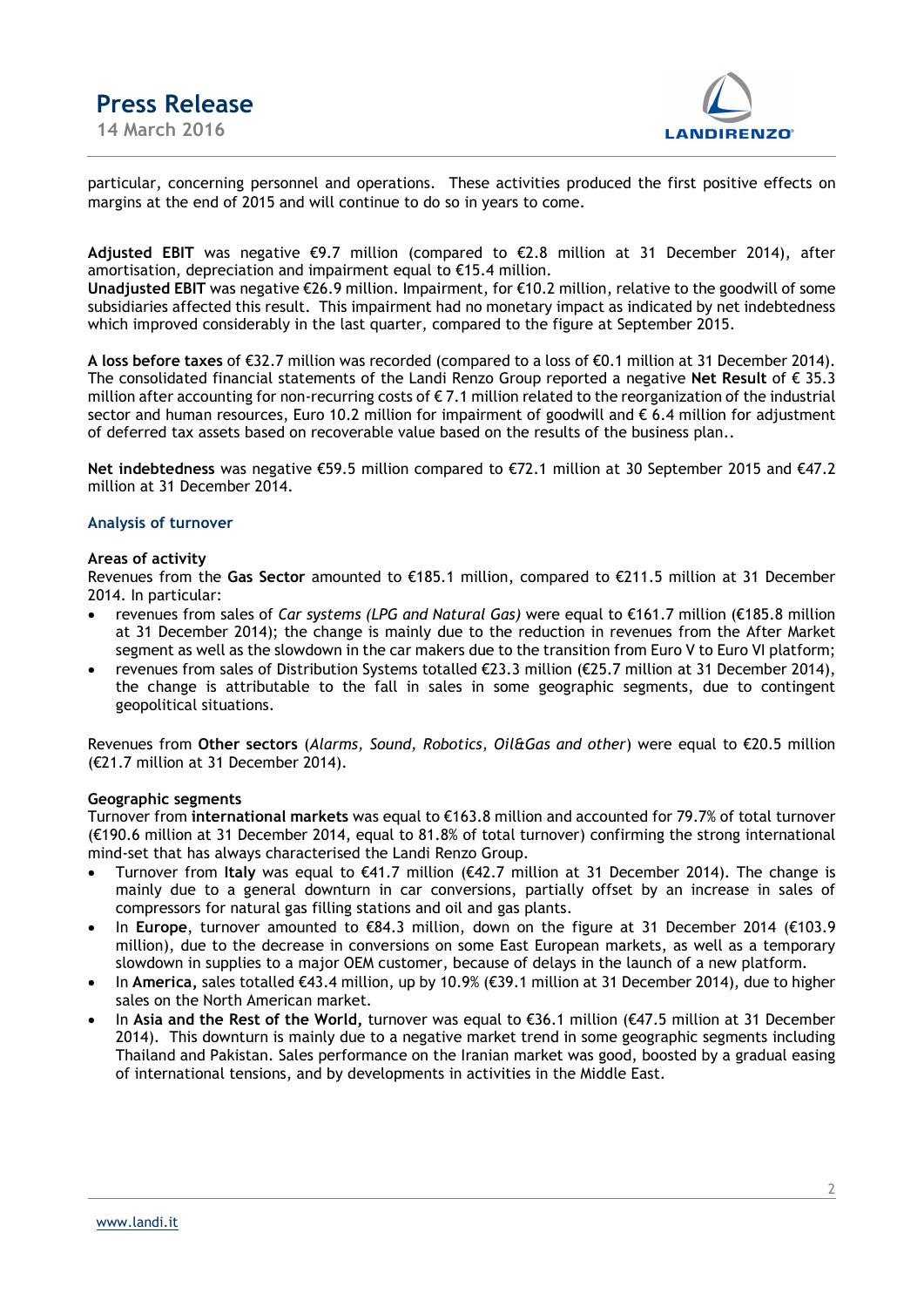

### Highlights of Landi Renzo SpA at 31 December 2015

Turnover was equal to  $\epsilon$ 82.5 million, down by 13.4% compared to 2014 ( $\epsilon$ 95.2 million).

EBITDA was negative €10.8 million (negative €2.0 million in 2014) after non-recurring expenses of €5.7 million.

EBIT was negative €21.7 million (negative €10.3 million in 2014), after amortisation and depreciation of €10.8 million of which €3.9 million of amortisation for intangible assets, as well as €2.5 million for goodwill impairments.

A Net Loss of €37.7 million was recorded (compared to a profit of €0.2 million in 2014), after recognising dividends from Group companies of €0.3 million, net borrowing costs of €3.1 million and expenses for the impairment of investments for €12.2 million. This result is also affected by the impairment of a receivable for deferred tax assets which, without cash outflows, was equal to  $\epsilon$ 6.2 million.

Net indebtedness was negative €60.3 million, and negative €44.3 million at 31 December 2014.

### Business outlook

Considering the current situation of the reference sector, 2016 turnover is expected to amount to between €200 and €210 million. 2016 EBIDTA is expected to be between €12 and €15 million. Given the development timeframes of some projects, as well as the seasonal nature of some reference areas, turnover will mainly be realised in the central part of the year with a weaker first quarter. The Group will continue to target operating and management cost control to the utmost, taking further action to recover efficiency.

In addition, the Board of Directors, taking into account the current negative economic situation of the sector and of the economic and financial context of the Landi Renzo Group which is also affected by strong oil price fluctuations, will assess what other steps may be necessary to take in order to facilitate the implementation of marginality recovery actions, also in view of a different and more efficient financial structure of the Group. An economic breakeven within 2017 is, among other things, expected.

### Proposal to renew authorisation to purchase and sell treasury shares

The Board of Directors resolved to request authorisation from the Shareholders' Meeting to renew the programme to purchase and/or sell treasury shares, in order to:

(a) provide an interesting investment opportunity and/or chance to improve the Company's financial structure;

(b) provide a stabilising action for share trends in relation to contingent market anomalies, improving share liquidity, while complying with applicable laws and regulations;

(c) have treasury shares to use: (i) for stock option plans for executive directors, employees, including managers and staff of the Company and its subsidiaries, (ii) for acquisitions, for the issue of bonds convertible into shares of the Company, (iii) effectively use company liquidity;

(d) have the means for operating and strategic flexibility.

The main characteristics of the proposed programme are: an 18-month duration starting from the date when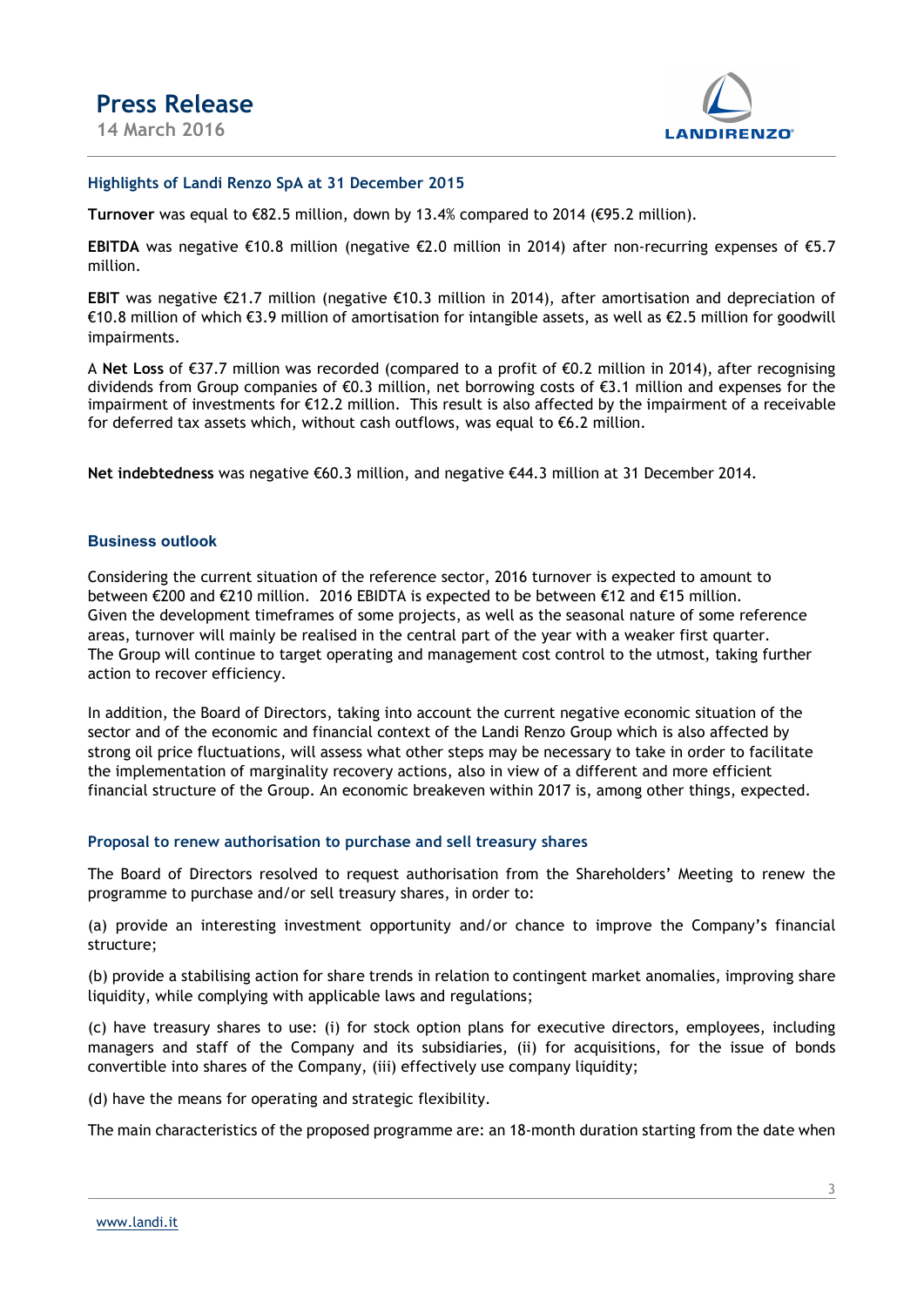

the Shareholders' Meeting adopts the relative resolution; a maximum number of ordinary shares of an overall nominal value, including shares held by the Company and subsidiaries, that does not exceed one fifth of the entire capital to acquire at a price which is not less or more than 20% the benchmark price registered for the share on the trading day prior to each single purchase. Treasury shares will be purchased in compliance with laws and regulations, according to various methods: (i) public purchase offer or exchange, (ii) on regulated markets, (iii) the purchase or sale of derivatives with the physical delivery of underlying shares, or (iv) the assignment of sales options to shareholders. Each single sale shall be for an amount that is not less or more than 20% the benchmark price registered in the session prior to the sale.

In 2015, the Parent Company did not trade treasury shares nor the shares of parent companies and at present does not hold treasury shares or the shares of the Parent Company. Subsidiaries do not hold shares of the Parent Company.

### Other resolutions of the Board of Directors

The Board of Directors also approved the 2015 Corporate Governance and Ownership Structure Report and the 2016 Remuneration Report;

The Board resolved to call the Ordinary Meeting of Shareholders for 29 April 2016, on single call, at 9:00 hours, at the company headquarters in Cavriago (Reggio Emilia), Località Corte Tegge, Via Nobel 2/4, to discuss and resolve on the following agenda:

- Financial Statements at 31 December 2015, Directors' Report on Operations, Report of the Board of Statutory Auditors and Report of the Independent Auditors; relative resolutions;
- Resolution on the first section of the Remuneration Report pursuant to article 123-ter, paragraph six of Italian Legislative Decree no. 58 of 24 February 1998, as amended;
- Authorisation for the purchase and sale of treasury shares, subject to withdrawal of the resolution passed by the Shareholders' Meeting of 24 April 2015, for the portion not used; relative resolutions.
- Appointment of the Board of Directors.
- Appointment of the Board of Statutory Auditors.
- Nine-year appointment for the auditing of the accounts.

The notice calling the Shareholders' Meeting will be published according to applicable laws and regulations.

The Financial Reporting Officer, Paolo Cilloni, declares, pursuant to article 154-bis, paragraph 2 of Italian Legislative Decree no. 58 of 24 February 1998, that the accounting information in this press release is consistent with accounting records.

This press release is a translation. The Italian version will prevail.

This press release and a presentation are also available on the company's website www.landi.it. At 4 PM the Group Top Management will hold a teleconference. Connection details are available on the company website www.landi.it in the Investor Relations section.

Landi Renzo is a world leader in LPG and natural gas fuel systems and components for motor vehicles. The Company, based in Cavriago (Reggio Emilia) with 60 years' experience in the field, stands out for its international scope, operating in more than 50 countries, with international sales accounting for about 80% of total sales. Landi Renzo has been listed on the STAR segment of the Italian Stock Exchange since June 2007.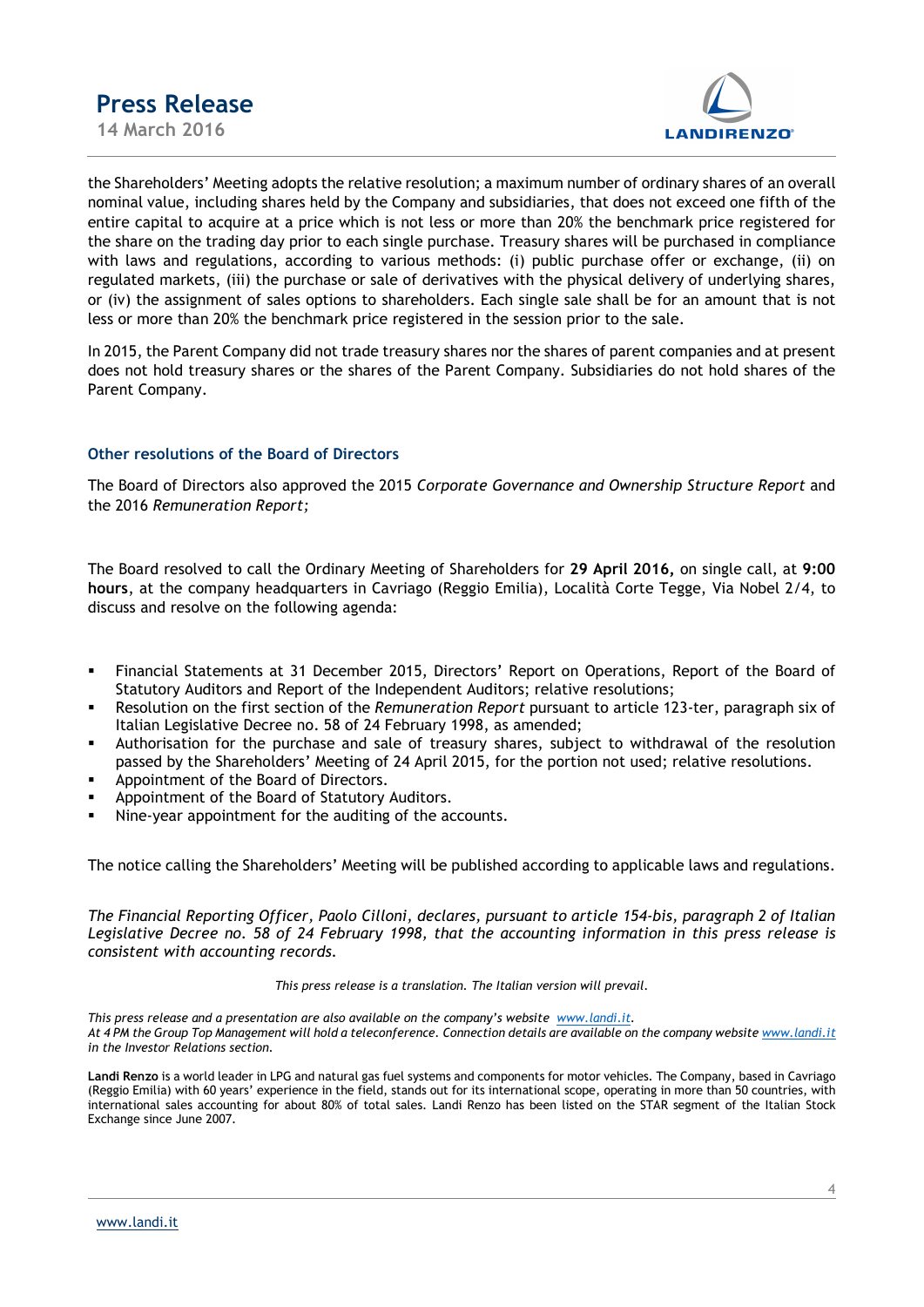14 March 2016



LANDI RENZO IR TOP CONSULTING **Pierpaolo Marziali<br>M&A and Investor Relations Officer<br>ir@landi.it** ir@landi.it ir@irtop.com Corrado Storchi Public Affairs Officer cstorchi@landi.it Tel. +39 0522.94.33

Pierpaolo Marziali Maria Antonietta Pireddu, Domenico Gentile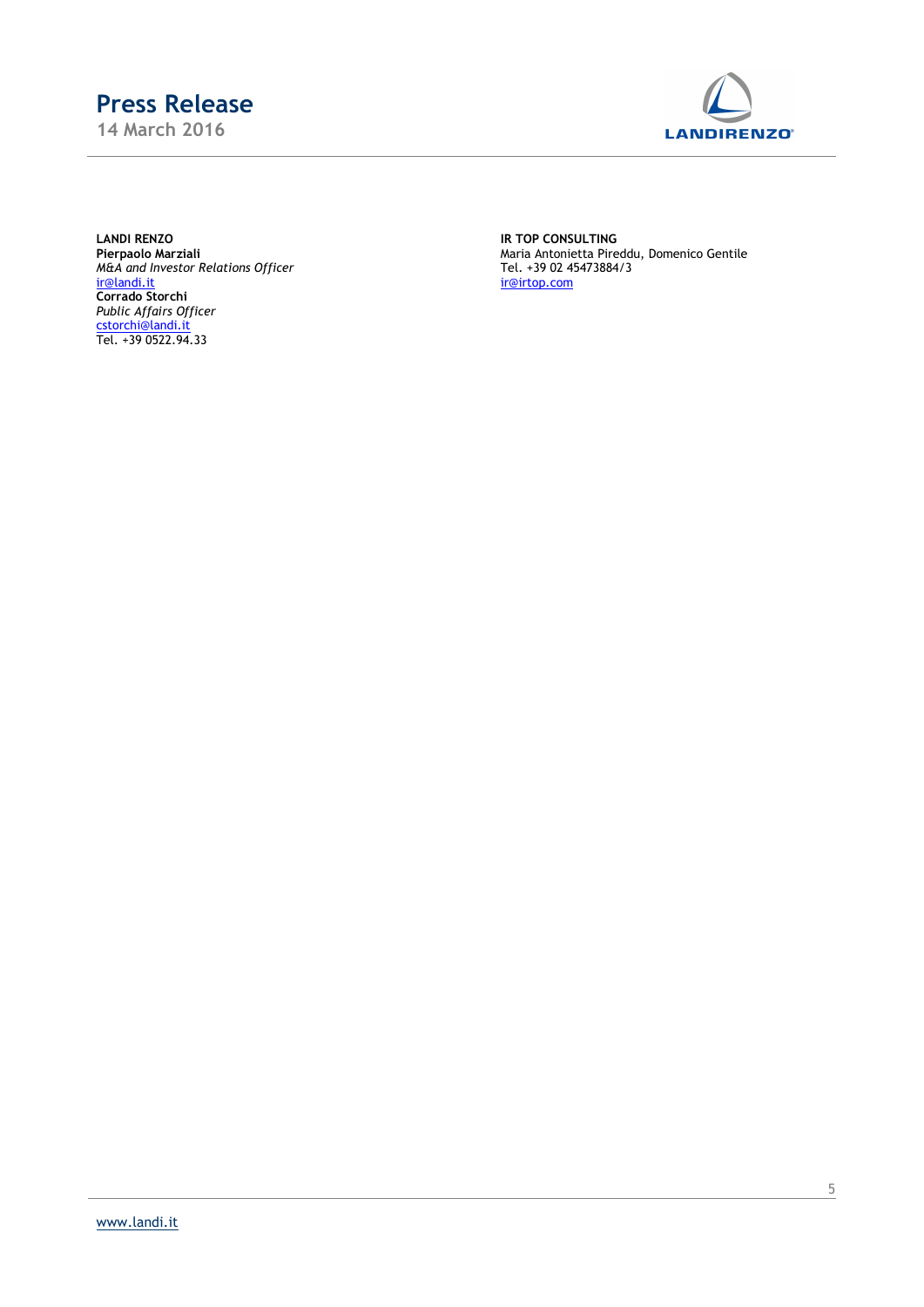

# Consolidate Financial Statements

| <b>Press Release</b><br>14 March 2016                                        |                  | <b>LANDIRENZO</b> |
|------------------------------------------------------------------------------|------------------|-------------------|
| <b>Consolidate Financial Statements</b>                                      |                  |                   |
| (thousands of Euros)                                                         |                  |                   |
| <b>INCOME STATEMENT</b>                                                      | 31/12/2015       | 31/12/2014        |
|                                                                              |                  |                   |
| Revenues (goods and services)<br>Other revenue and income                    | 205.522<br>1.883 | 233.213<br>1.542  |
| Cost of raw materials, consumables and goods and change in inventories       | $-100.439$       | $-108.321$        |
| Costs for services and use of third party assets                             | $-58.483$        | $-63.022$         |
| non recurring                                                                | $-1.296$         |                   |
| Personnel expenses                                                           | $-43.854$        | -42.395           |
| non recurring                                                                | $-3.058$         |                   |
| Accruals, impairment losses and other operating expenses                     | $-5.913$         | $-2.724$          |
| non recurring                                                                | $-2.700$         |                   |
| <b>Gross Operating Profit</b>                                                | $-1.284$         | 18.293            |
| Amortization, depreciation and impairment losses                             | $-25.617$        | $-15.721$         |
| non recurring                                                                | $-10.178$        | -248              |
| <b>Net Operating Profit</b>                                                  | $-26.901$        | 2.572             |
| Financial income                                                             | 412              | 501               |
| Financial expenses                                                           | $-4.966$         | $-4.074$          |
| Gains (losses) on exchange rate                                              | $-930$           | 1.194             |
| Gains (losses) on equity investments consolidated using the equity method    | $-288$           | $-301$            |
| Profit (Loss) before tax                                                     | $-32.673$        | $-108$            |
| Current and deferred taxes                                                   | $-2.914$         | $-1.636$          |
| Profit (loss) of the period for the Group and minority interests, including: | $-35.587$        | $-1.744$          |
| Minority interests                                                           | $-299$           | 39                |
| Profit (Loss) of the period for the Group                                    | $-35.288$        | $-1.783$          |
|                                                                              |                  |                   |
| Basic earnings (loss) per share (calculated on 112,500,000 shares)           | $-0,3137$        | $-0,0158$         |
|                                                                              |                  |                   |
| Diluted earnings (loss) per share                                            | $-0,3137$        | $-0,0158$         |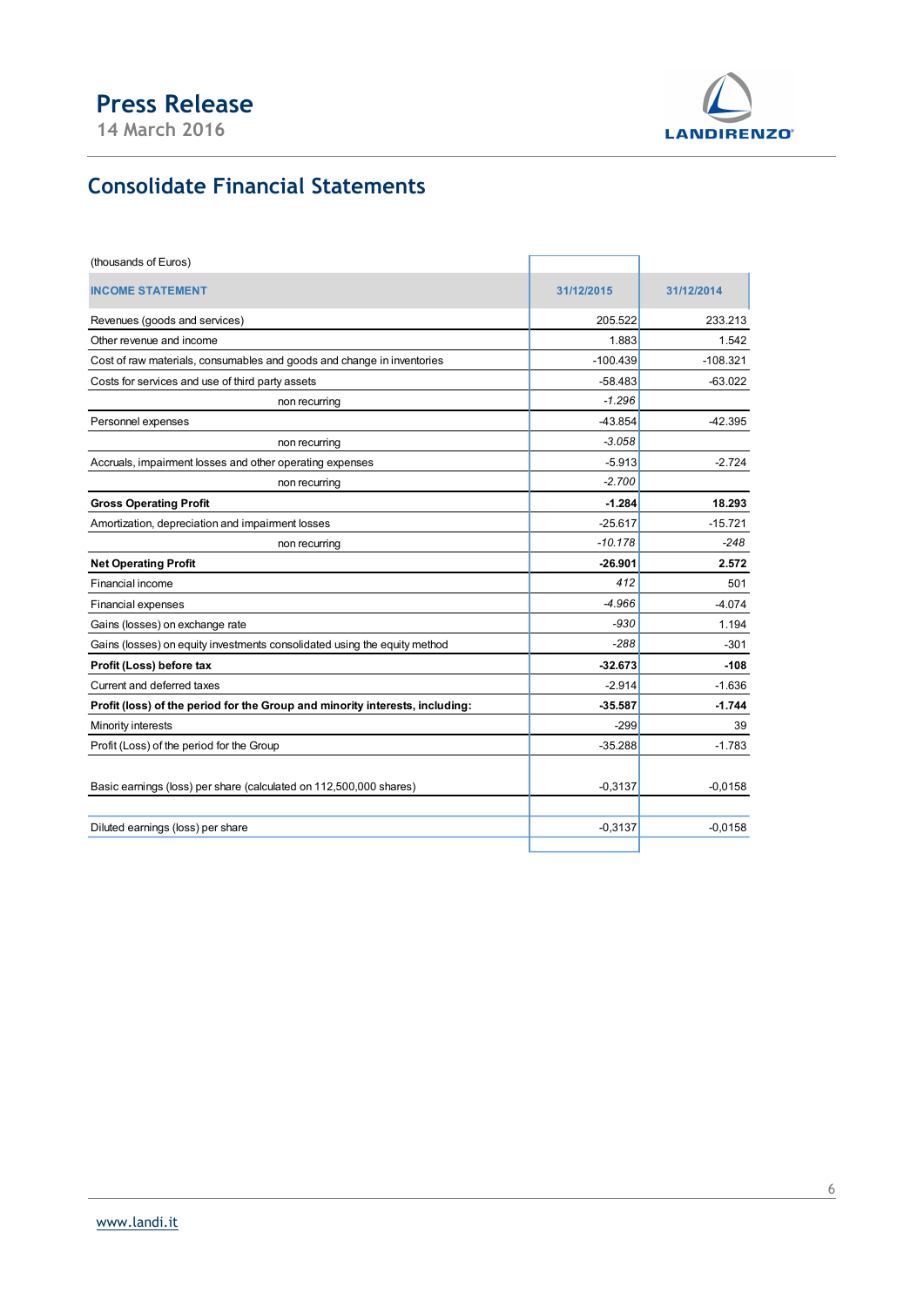

| (thousands of Euros)                                    |            |            |
|---------------------------------------------------------|------------|------------|
| <b>ASSETS</b>                                           | 31/12/2015 | 31/12/2014 |
| Non-current assets                                      |            |            |
| Property, plant and equipment                           | 35.364     | 35,277     |
| Development expenditure                                 | 8.404      | 7.101      |
| Goodwill                                                | 30.094     | 39.942     |
| Other intangible assets with finite useful lives        | 22.696     | 24.637     |
| Equity investments consolidated using the equity method | 109        | 180        |
| Other non-current financial assets                      | 574        | 773        |
| Deferred tax assets                                     | 13.779     | 17.247     |
| <b>Total non-current assets</b>                         | 111.020    | 125.157    |
| <b>Current assets</b>                                   |            |            |
| Trade receivables                                       | 33.764     | 35.055     |
| <b>Inventories</b>                                      | 57.528     | 63.269     |
| Contract works in progress                              | 2.904      | 2.590      |
| Other receivables and current assets                    | 16.347     | 15.533     |
| Cash and cash equivalents                               | 38.264     | 31.820     |
| <b>Total current assets</b>                             | 148.807    | 148.267    |
| <b>TOTAL ASSETS</b>                                     | 259.827    | 273.424    |
|                                                         |            |            |

| (thousands of Euros)                                        |            |            |
|-------------------------------------------------------------|------------|------------|
| <b>EQUITY AND LIABILITIES</b>                               | 31/12/2015 | 31/12/2014 |
| Group shareholders' equity                                  |            |            |
| Share capital                                               | 11.250     | 11.250     |
| Other reserves                                              | 95.428     | 98.018     |
| Profit (loss) of the period                                 | $-35.288$  | $-1.783$   |
| Total equity attributable to the shareholders of the parent | 71.390     | 107.485    |
| Minority interests                                          | 425        | 591        |
| <b>TOTAL EQUITY</b>                                         | 71.815     | 108.076    |
| Non-current liabilities                                     |            |            |
| Non-current bank loans                                      | 11.935     | 26.171     |
| Other non-current financial liabilities                     | 1468       | 1178       |
| Provisions for risks and charges                            | 8.059      | 5.055      |
| Defined benefit plans                                       | 3.313      | 3.818      |
| Deferred tax liabilities                                    | 6.691      | 8.417      |
| <b>Total non-current liabilities</b>                        | 31.466     | 44.639     |
| <b>Current liabilities</b>                                  |            |            |
| Bank overdrafts and short-term loans                        | 50.797     | 51.580     |
| Other current financial liabilities                         | 33.523     | 137        |
| Trade payables                                              | 58.351     | 55.936     |
| <b>Tax li abilities</b>                                     | 4.990      | 4.492      |
| Other current liabilities                                   | 8.885      | 8.564      |
| <b>Total current liabilities</b>                            | 156.546    | 120.709    |
| <b>TOTAL EQUITY AND LIABILITIES</b>                         | 259.827    | 273.424    |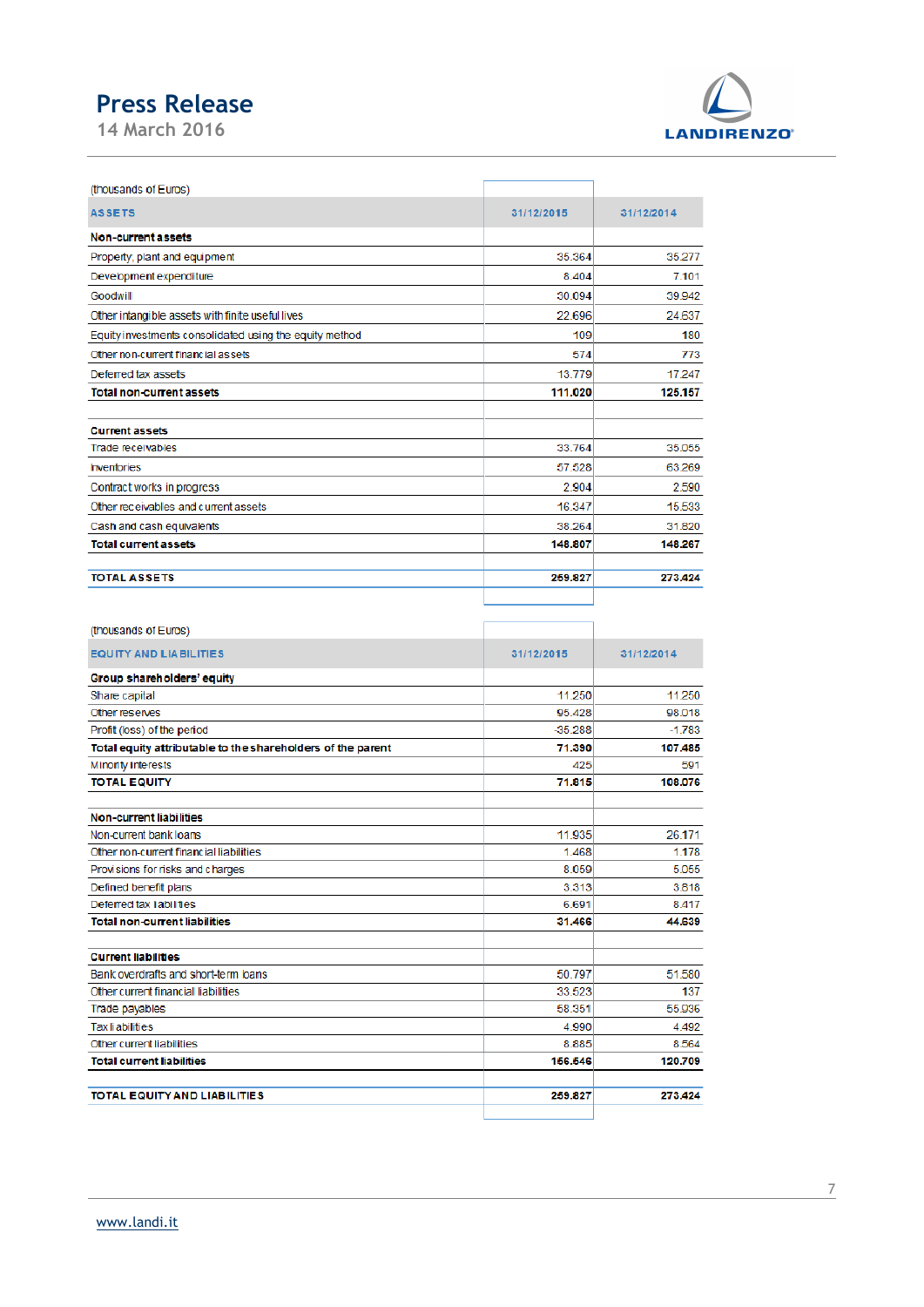

| <b>Press Release</b><br>14 March 2016                            |                       |                       |
|------------------------------------------------------------------|-----------------------|-----------------------|
|                                                                  |                       |                       |
|                                                                  |                       |                       |
|                                                                  |                       | <b>LANDIRENZO®</b>    |
|                                                                  |                       |                       |
|                                                                  |                       |                       |
| (thousands of Euros)                                             |                       |                       |
| <b>STATEMENT OF CASH FLOWS</b>                                   | 31/12/2015            | 31/12/2014            |
| Cash flow from operating activities                              |                       |                       |
|                                                                  |                       |                       |
| Profit (Loss) of the period<br>Adjustments for:                  | $-35.587$             | $-1.744$              |
| Depreciation                                                     | 8.463                 | 9.160                 |
| Amortization of intangible assets                                | 6.966                 | 6.296                 |
| Imperment losses on intangible assets                            | 10.178                | 248                   |
| impairment loss on trade receivables                             | 800                   | 513                   |
| Net finance costs including forex exchange                       | 5.484                 | 2.379                 |
| Income tax for the year                                          | 2.914<br>$-782$       | 1.636<br>18.489       |
| Changes in:                                                      |                       |                       |
| inventories                                                      | 5.427                 | $-1.237$              |
| trade and other receivables                                      | 3.345                 | 3.923                 |
| trade and other paybles                                          | $-1.281$              | 5.690                 |
| provisions and employee benefits                                 | 2.850                 | $-1.601$              |
| Cash generated from operating activities                         | 9.559                 | 25.421                |
| Interest paid                                                    | $-3.919$              | $-3.214$              |
| income taxes paid                                                | $-1.455$              | $-2.147$              |
| Net cash flow from (for) operating activities                    | 4.185                 | 20.060                |
|                                                                  |                       |                       |
| Cash flow from investing activities                              |                       |                       |
| Proceeds from sale of property, plant and equipment              | 228                   | 310                   |
| Affiliates consolidated using the equity method                  | 72                    | $-180$                |
| Acquisition of property, plant and equipment                     | $-9.053$              | $-8.583$              |
| Acquisition of intangible assets                                 | $-1.108$              | $-617$                |
| Development expenditure<br>Net cash used in investing activities | $-5.362$<br>$-15.223$ | $-4.300$<br>$-13.370$ |
|                                                                  |                       |                       |
| Cash flow from financing activities                              |                       |                       |
| Net proceeds from the issue of bonds                             | 33.098                |                       |
| Net repayments and financings                                    | $-14.441$             | $-7.816$              |
| Net cash from (used in) financing activities                     | 18.657                | $-7.816$              |
|                                                                  |                       |                       |
| Net increase (decrease) in cash and cash equivalents             | 7.619                 | $-1.126$              |
| Cash and cash equivalents as at 1 January                        | 31.820                |                       |
| Effect of exchange rate fluctuations on cash held                | $-1.175$              | 32.953<br>$-7$        |
|                                                                  | 38.264                |                       |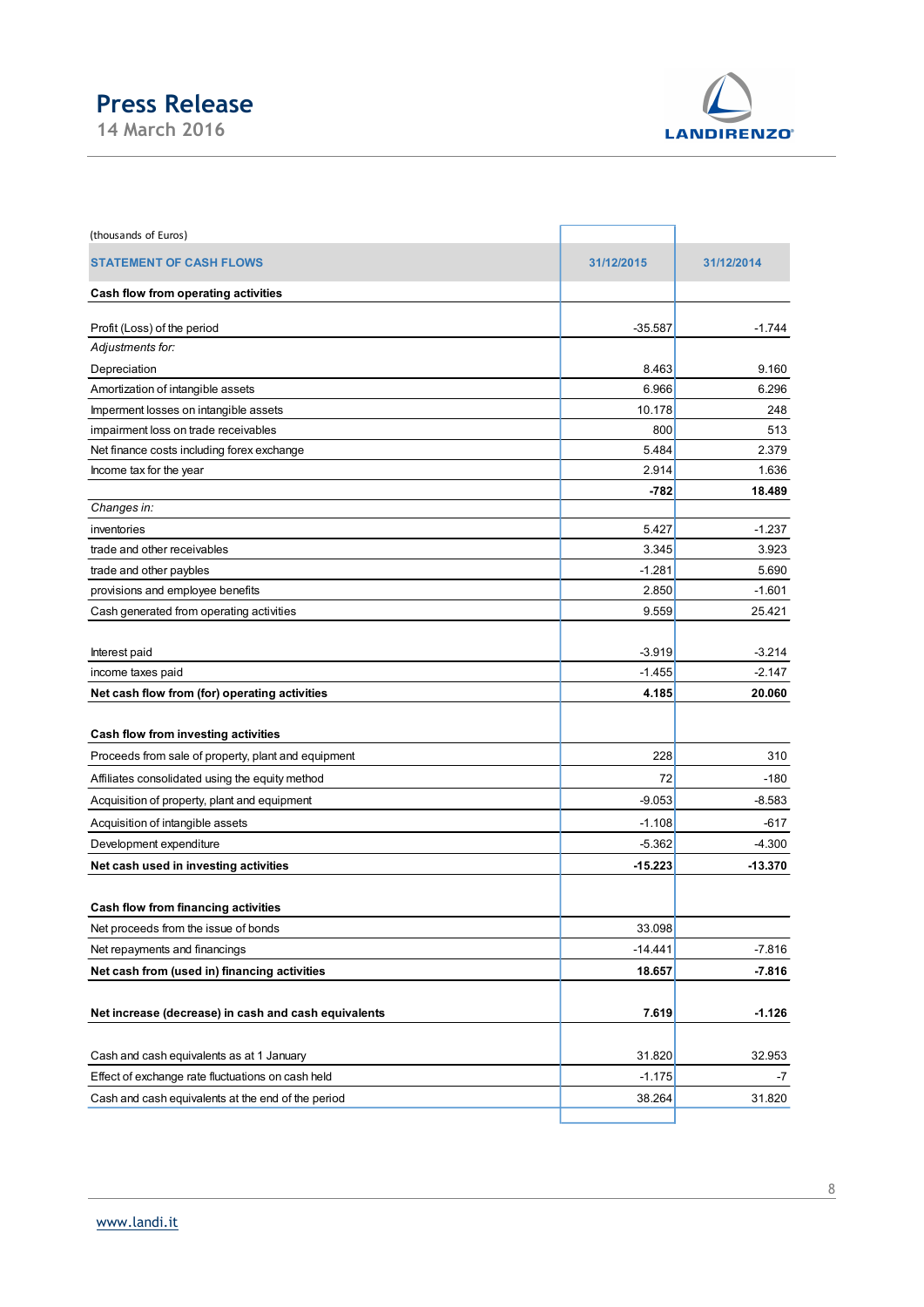

## Landi Renzo S.p.A. – Parent Company Financial Statements

| (Euros)                                                                |               |               |
|------------------------------------------------------------------------|---------------|---------------|
| <b>INCOME STATEMENT</b>                                                | 31/12/2015    | 31/12/2014    |
| Revenues (goods and services)                                          | 82.452.280    | 95.215.020    |
| Other revenue and income                                               | 902.104       | 437.961       |
| Cost of raw materials, consumables and goods and change in inventories | -44.380.128   | -49.684.588   |
| Costs for services and use of third party assets                       | -25.902.727   | -28.593.587   |
| non recurring                                                          | $-1.242.222$  |               |
| Personnel expenses                                                     | $-20.316.165$ | $-18.649.398$ |
| non recurring                                                          | $-1.790.265$  |               |
| Accruals, impairment losses and other operating expenses               | $-3.594.266$  | $-752.625$    |
| non recurring                                                          | $-2.700.000$  |               |
| <b>Gross Operating Profit</b>                                          | $-10.838.903$ | $-2.027.217$  |
| Amortization, depreciation and impairment losses                       | $-10.844.667$ | $-8.281.880$  |
| non recurring                                                          | $-2.547.561$  |               |
| <b>Net Operating Profit</b>                                            | $-21.683.570$ | $-10.309.097$ |
| Financial income                                                       | 111.071       | 291.802       |
| Income from investments                                                | 275.000       | 10.360.457    |
| <b>Financial expenses</b>                                              | $-3.754.705$  | $-2.777.676$  |
| Expenses from investments                                              | $-12.158.734$ | $-945.745$    |
| Exchange rate gains (losses)                                           | 555.035       | 813.616       |
| Profit (Loss) before tax                                               | $-36.655.903$ | $-2.566.643$  |
| Taxes                                                                  | $-1.046.287$  | 2.778.422     |
| Profit (loss) for the year                                             | -37.702.190   | 211.779       |
|                                                                        |               |               |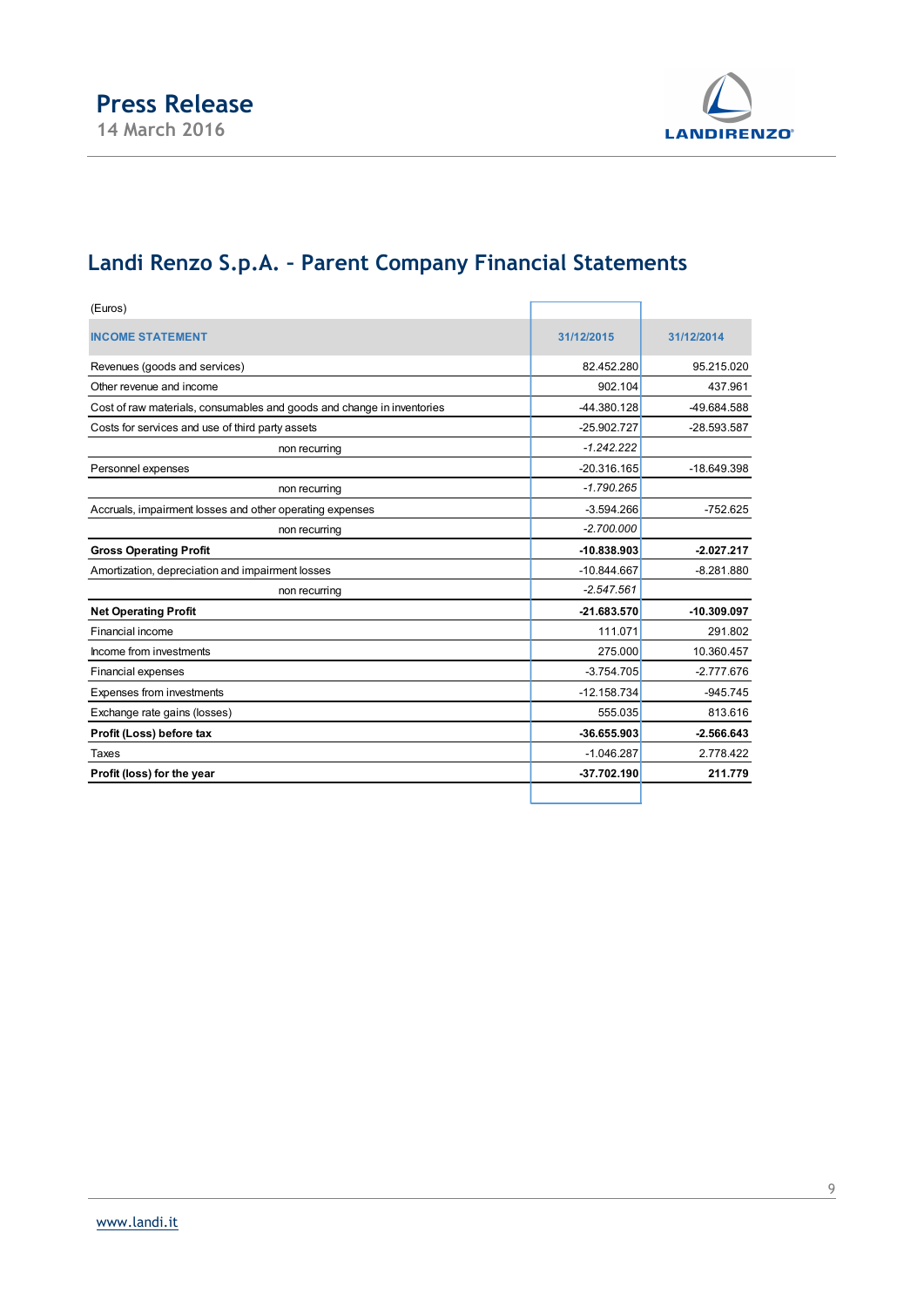

| <b>Press Release</b>                                                                     |                          |                          |
|------------------------------------------------------------------------------------------|--------------------------|--------------------------|
| 14 March 2016                                                                            |                          | <b>LANDIRENZO</b>        |
|                                                                                          |                          |                          |
| (Euros)                                                                                  |                          |                          |
|                                                                                          |                          |                          |
| <b>ASSETS</b>                                                                            | 31/12/2015               | 31/12/2014               |
| Non-current assets                                                                       |                          |                          |
| Property, plant and equipment                                                            | 22.065.561               | 21.196.888               |
| Development expenditure                                                                  | 6.170.928                | 5.754.447                |
| Goodwill Other intangible assets with finite useful lives<br>Investments in subsidiaries | 963.084<br>103.076.335   | 3.544.277                |
| Equity investments in associated companies and joint ventures                            | 280.794                  | 111.736.534<br>868.028   |
| Other non-current financial assets                                                       | 6.128.235                | 602.774                  |
| Other non-currant assets                                                                 | 71.292                   | 71.330                   |
| Deferred tax assets                                                                      | 8.484.529                | 10.556.942               |
| <b>Total non-current assets</b>                                                          | 147.240.758              | 154.331.220              |
|                                                                                          |                          |                          |
| <b>Current assets</b>                                                                    |                          |                          |
| Trade receivables                                                                        | 7.408.585                | 7.851.679                |
| Receivables form susbsidiaries                                                           | 9.612.948                | 14.583.917               |
| Inventories<br>Other receivables and current assets                                      | 18.923.621               | 21.947.063<br>3.600.691  |
| Current financial assets                                                                 | 4.049.868<br> 0          | 7.053.867                |
| Cash and cash equivalents                                                                | 14.668.191               | 11.779.571               |
| <b>Total current assets</b>                                                              | 54.663.213               | 66.816.788               |
|                                                                                          |                          |                          |
| <b>TOTAL ASSETS</b>                                                                      | 201.903.970              | 221.148.008              |
|                                                                                          |                          |                          |
| (Euros)                                                                                  |                          |                          |
|                                                                                          |                          |                          |
| <b>EQUITY AND LIABILITIES</b>                                                            | 31/12/2015               | 31/12/2014               |
| Equity                                                                                   |                          |                          |
| Share capital<br>Other reserves                                                          | 11.250.000<br>99.616.303 | 11.250.000<br>99.250.786 |
| Profit (loss) of the period                                                              | $-37.702.190$            | 211.779                  |
| <b>TOTAL EQUITY</b>                                                                      | 73.164.114               | 110.712.565              |
|                                                                                          |                          |                          |
| <b>Non-current liabilities</b>                                                           |                          |                          |
| <b>Bank loans</b><br>Other non-current financial liabilities                             | 6.820.149<br>1.467.786   | 22.033.658<br>1.177.539  |
| Provisions for risks and charges                                                         | 5.076.042                | 2.221.404                |
|                                                                                          |                          |                          |

| <b>Current assets</b>                   |               |             |
|-----------------------------------------|---------------|-------------|
| Trade receivables                       | 7.408.585     | 7.851.679   |
| Receivables form susbsidiaries          | 9.612.948     | 14.583.917  |
| Inventories                             | 18.923.621    | 21.947.063  |
| Other receivables and current assets    | 4.049.868     | 3.600.691   |
| Current financial assets                | 0             | 7.053.867   |
| Cash and cash equivalents               | 14.668.191    | 11.779.571  |
| <b>Total current assets</b>             | 54.663.213    | 66.816.788  |
|                                         |               |             |
| <b>TOTAL ASSETS</b>                     | 201.903.970   | 221.148.008 |
|                                         |               |             |
|                                         |               |             |
| (Euros)                                 |               |             |
| <b>EQUITY AND LIABILITIES</b>           | 31/12/2015    | 31/12/2014  |
|                                         |               |             |
| <b>Equity</b>                           |               |             |
| Share capital                           | 11.250.000    | 11.250.000  |
| Other reserves                          | 99.616.303    | 99.250.786  |
| Profit (loss) of the period             | $-37.702.190$ | 211.779     |
| <b>TOTAL EQUITY</b>                     | 73.164.114    | 110.712.565 |
| <b>Non-current liabilities</b>          |               |             |
| Bank loans                              | 6.820.149     | 22.033.658  |
| Other non-current financial liabilities | 1.467.786     | 1.177.539   |
| Provisions for risks and charges        | 5.076.042     | 2.221.404   |
| Defined benefit plans                   | 1.685.242     | 1.875.352   |
| Deferred tax liabilities                | 340.559       | 979.258     |
| <b>Total non-current liabilities</b>    | 15.389.778    | 28.287.211  |
|                                         |               |             |
| <b>Current liabilities</b>              |               |             |
| Bank overdrafts and short-term loans    | 39.331.906    | 40.365.320  |
| Other current financial liabilities     | 33.517.342    | 130.838     |
| Trade payables                          | 25.506.986    | 24.664.107  |
| Payables to subsidiaries                | 10.566.579    | 13.067.013  |
| <b>Tax liabilities</b>                  | 924.080       | 861.465     |
| Other current liabilities               | 3.503.186     | 3.059.489   |
| <b>Total current liabilities</b>        | 113.350.079   | 82.148.232  |
|                                         |               |             |
| TOTAL EQUITY AND LIABILITIES            | 201.903.970   | 221.148.008 |
|                                         |               |             |
|                                         |               |             |
|                                         |               |             |
|                                         |               |             |
| www.landi.it                            |               |             |